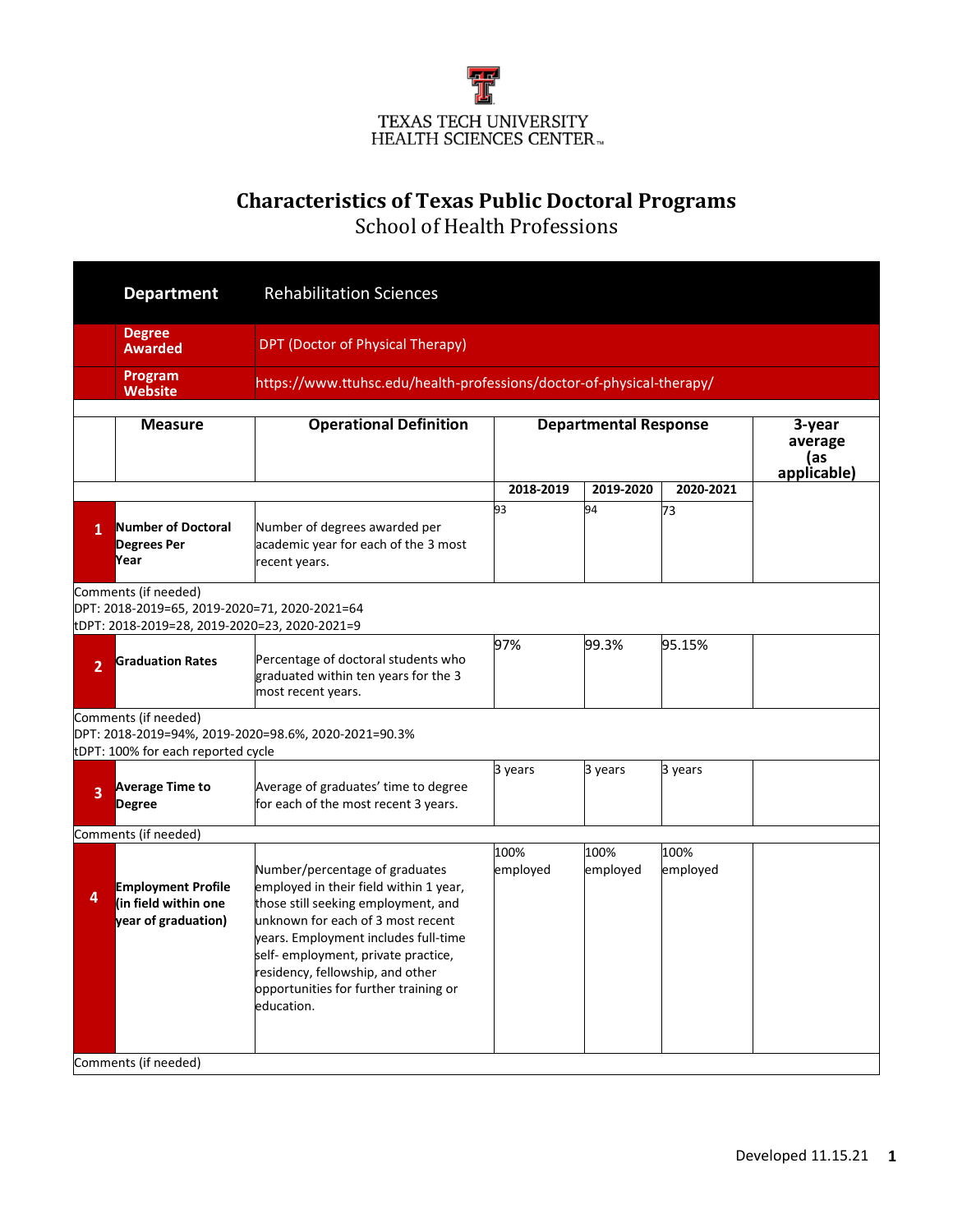|                 | <b>Measure</b>                                                                                                                                                                                                                                                                                                                                                                                                                                                                                                                                                                                                                                                                                                    | <b>Operational Definition</b>                                                                                                                                                                                                                                                                                                                                                                                                                          |           | <b>Departmental Response</b> | 3-year average<br>(as applicable) |  |
|-----------------|-------------------------------------------------------------------------------------------------------------------------------------------------------------------------------------------------------------------------------------------------------------------------------------------------------------------------------------------------------------------------------------------------------------------------------------------------------------------------------------------------------------------------------------------------------------------------------------------------------------------------------------------------------------------------------------------------------------------|--------------------------------------------------------------------------------------------------------------------------------------------------------------------------------------------------------------------------------------------------------------------------------------------------------------------------------------------------------------------------------------------------------------------------------------------------------|-----------|------------------------------|-----------------------------------|--|
|                 |                                                                                                                                                                                                                                                                                                                                                                                                                                                                                                                                                                                                                                                                                                                   |                                                                                                                                                                                                                                                                                                                                                                                                                                                        | 2018-2019 | 2019-2020                    | 2020-2021                         |  |
| 5               | Description of admission factors:<br>DPT:<br>1. Bachelor's Degree required<br>Admission<br>2. Cumulative GPA (minimum cumulative GPA of 3.0)<br>Criteria<br>3. Prerequisites GPA<br>4. GRE scores<br>5. Face-to-face interview performance*<br>6. Observation experience (minimum of 100 hours)<br>7. Letters of recommendation (2)<br>8. Personal essay<br>tDPT:<br>1. Bachelor's or Master's Degree from a United States academic institution or documentation<br>stating degree equivalency from a foreign credentialing service<br>2. Minimum cumulative GPA of 3.0<br>3. License to practice PT in the US<br>4. 1 letter of recommendation<br>5. Personal statement<br>6. Resume<br>7. TOEFL (if applicable) |                                                                                                                                                                                                                                                                                                                                                                                                                                                        |           |                              |                                   |  |
|                 |                                                                                                                                                                                                                                                                                                                                                                                                                                                                                                                                                                                                                                                                                                                   | Comments (if needed) DPT: *The 2020 admissions cycle included virtual face-to-face interviews in light of the COVID-19 pandemic. Fall 2018 was                                                                                                                                                                                                                                                                                                         |           |                              |                                   |  |
|                 |                                                                                                                                                                                                                                                                                                                                                                                                                                                                                                                                                                                                                                                                                                                   | the final semester to admit new students for the tDPT program as the phase-out plan went into effect.                                                                                                                                                                                                                                                                                                                                                  |           |                              |                                   |  |
| $6\phantom{1}6$ | <b>Number of</b><br>Core Faculty                                                                                                                                                                                                                                                                                                                                                                                                                                                                                                                                                                                                                                                                                  | Number of core faculty in each of the 3<br>most recent years (credentialed individuals<br>integral to the doctoral program, such as<br>those who teach courses, mentor students,<br>or serve on dissertation committees).                                                                                                                                                                                                                              | 14        | 14                           | 14                                |  |
| program         |                                                                                                                                                                                                                                                                                                                                                                                                                                                                                                                                                                                                                                                                                                                   | Comments (if needed) Entry-level DPT core faculty reported; tDPT faculty teach as overload and this information will be reported in their primary                                                                                                                                                                                                                                                                                                      |           |                              |                                   |  |
|                 | Core Faculty<br><b>Activities</b>                                                                                                                                                                                                                                                                                                                                                                                                                                                                                                                                                                                                                                                                                 | Average number of discipline- related<br>refereed papers/ publications, juried<br>creative/performance accomplishments,<br>notices of discoveries filed/patents issued<br>per core faculty member for each of 3 most<br>recent years. If figures include duplicate<br>entries for co-authored publications,<br>indicate duplicate entries in a note.<br>Additional noteworthy faculty<br>activities/awards may<br>be explained in an attached comment. | 2.8       | 1.1                          | 1.8                               |  |
| program         | Comments (if needed)                                                                                                                                                                                                                                                                                                                                                                                                                                                                                                                                                                                                                                                                                              | Entry-level DPT core faculty reported; tDPT faculty teach as overload and this information will be reported in their primary                                                                                                                                                                                                                                                                                                                           |           |                              |                                   |  |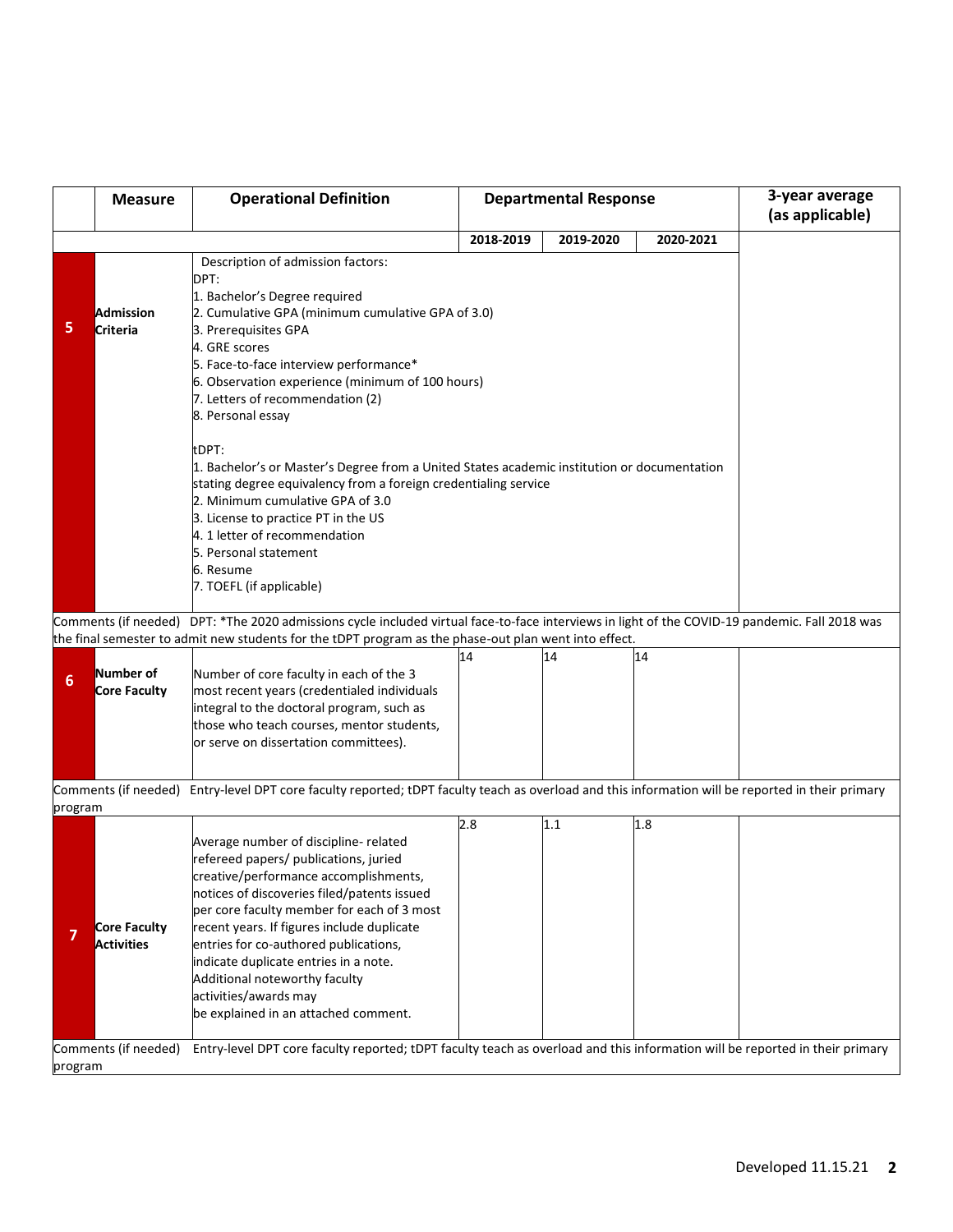| 8       | Core Faculty<br>External<br>Grants | Number of core faculty receiving external<br>funds, average external grant funds per<br>core faculty member, and total external<br>grant funds per program per academic<br>year. Includes research grants, training<br>grants, gifts from foundations, etc. | 7; \$2,142;<br>\$30,000 | 1; \$357;<br>\$5,000 | 0;0;0 |  |
|---------|------------------------------------|-------------------------------------------------------------------------------------------------------------------------------------------------------------------------------------------------------------------------------------------------------------|-------------------------|----------------------|-------|--|
| program | Comments (if needed)               | Entry-level DPT core faculty reported; tDPT faculty teach as overload and this information will be reported in their primary                                                                                                                                |                         |                      |       |  |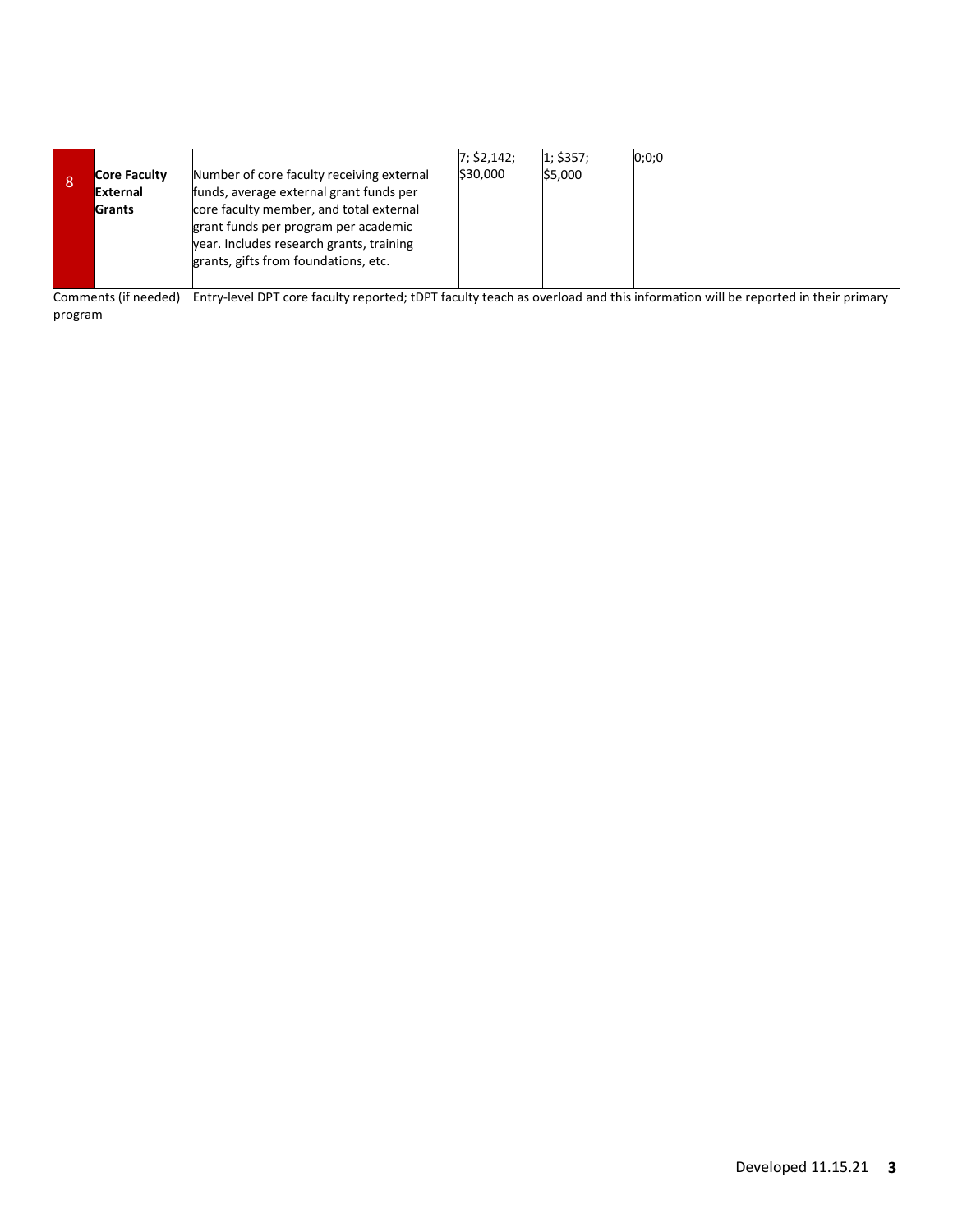|    | <b>Measure</b>              | <b>Operational Definition</b>                                                                                                                                                                                                                                                     | <b>Departmental Response</b>              |                                           |                                           | 3-year average<br>(as applicable) |
|----|-----------------------------|-----------------------------------------------------------------------------------------------------------------------------------------------------------------------------------------------------------------------------------------------------------------------------------|-------------------------------------------|-------------------------------------------|-------------------------------------------|-----------------------------------|
|    |                             |                                                                                                                                                                                                                                                                                   | 2018-2019                                 | 2019-2020                                 | 2020-2021                                 |                                   |
| و، | Faculty<br><b>Diversity</b> | Number of core faculty by gender &<br>ethnicity (White, Hispanic, Black, or<br>African American, Asian, American<br>Indian or Alaskan Native,<br>International, Unknown or not<br>reported, Native Hawaiian or Other<br>Pacific Islander) for each of the 3<br>most recent years. | Male-8<br>Female-6<br>Asian-2<br>White-12 | Male-8<br>Female-6<br>Asian-1<br>White-13 | Male-8<br>Female-6<br>Asian-1<br>White-13 |                                   |

Comments (if needed): Entry-level DPT core faculty reported; tDPT faculty teach as overload and this information will be reported in their primary programs.

| 10 | <b>Student</b><br><b>Diversity</b>                                          | Fall semester headcount by gender,<br>ethnicity (White, Hispanic, Black, or<br>African American, Asian, American<br>Indian, or Alaskan Native,<br>International, Unknown, or not<br>reported, Native Hawaiian or Other<br>Pacific Islander) and residency status<br>Texas resident, out-of-state non-<br>resident, and international non-<br>resident) in the program for each of<br>the 3 most recent years. International<br>non-resident students should include<br>all students paying resident tuition<br>rates because of waivers. | Gender<br>Ethnicity Asian-37<br>Resident TX-207<br><b>Status</b>                    | Male-80<br>Female-162<br>Black or<br>African<br>American-10<br>Hispanic-36<br>White-155<br>Other-2<br>Unknown-2<br>OOS-35 | Male-70<br>Female-155<br>Asian-29<br><b>Black or</b><br>African<br>American-7<br>Hispanic-34<br>White-153<br>Other-1<br>Unknown-1<br>TX-189<br>OOS-36 | <b>ONLY DPT</b><br><b>REPORTED</b><br><b>SO FAR</b><br>Male-74<br>Female-133<br>Asian-19<br><b>Black or</b><br>African<br>American-<br>6<br>Hispanic-<br>40<br>White-146<br>Other-3<br>Unknown-<br>TX-178<br>OOS-37 |  |  |
|----|-----------------------------------------------------------------------------|------------------------------------------------------------------------------------------------------------------------------------------------------------------------------------------------------------------------------------------------------------------------------------------------------------------------------------------------------------------------------------------------------------------------------------------------------------------------------------------------------------------------------------------|-------------------------------------------------------------------------------------|---------------------------------------------------------------------------------------------------------------------------|-------------------------------------------------------------------------------------------------------------------------------------------------------|---------------------------------------------------------------------------------------------------------------------------------------------------------------------------------------------------------------------|--|--|
| 11 | Comments (if needed):<br><b>External</b><br>Program<br><b>Accreditation</b> | Name of body and date of last<br>program accreditation review.                                                                                                                                                                                                                                                                                                                                                                                                                                                                           | Commission on Accreditation in Physical Therapy Education (CAPTE);<br>November 2018 |                                                                                                                           |                                                                                                                                                       |                                                                                                                                                                                                                     |  |  |

Comments (if needed): Applicable to entry-level DPT program only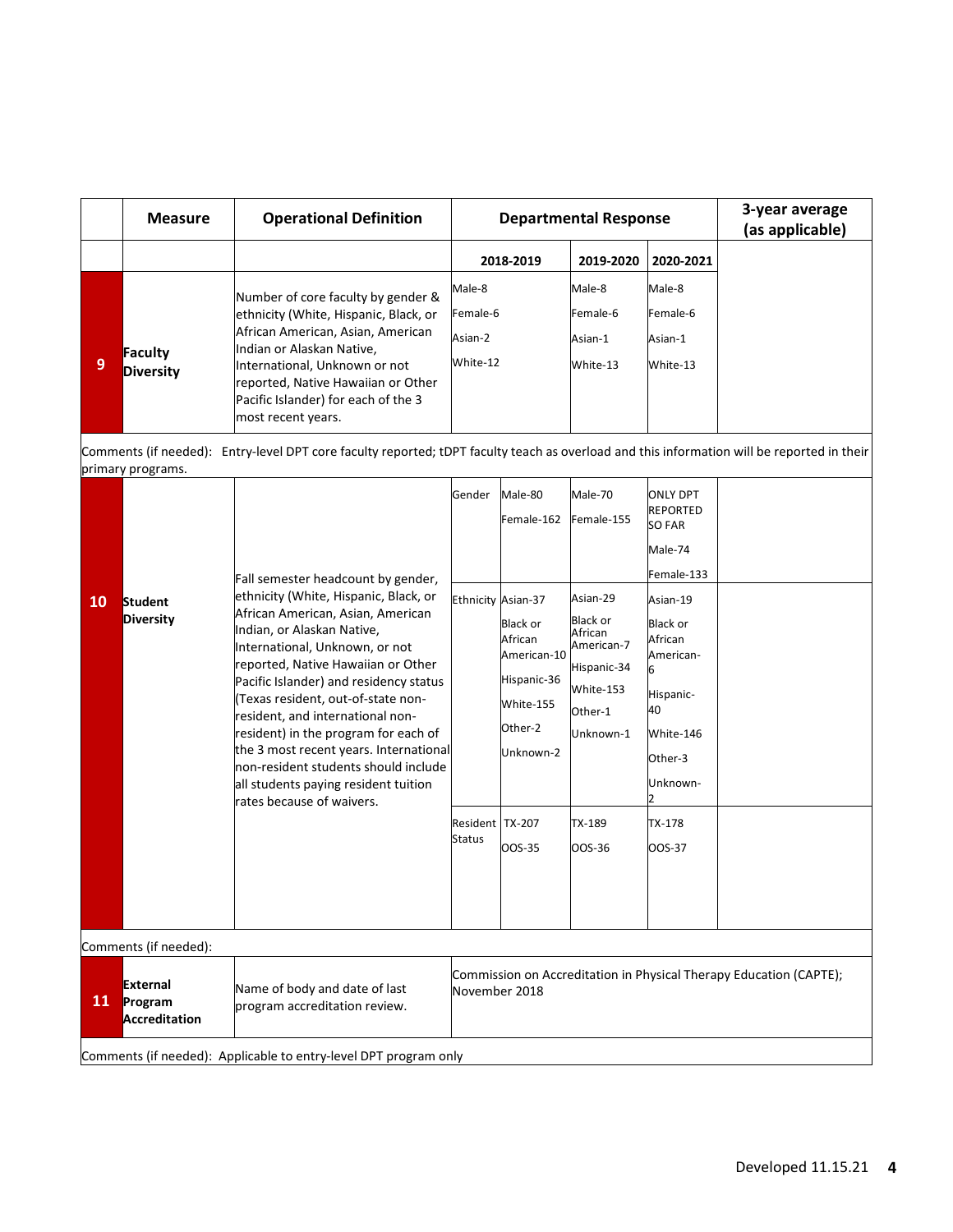| 12                                                                                                                                                            | <b>Student to Core</b><br><b>Faculty Ratio</b> | Number of full-time student<br>equivalents divided by the number<br>of full-time equivalents of core<br>faculty for each of 3 most recent<br>vears | 15:1          | 15:1 | 15:1 |  |
|---------------------------------------------------------------------------------------------------------------------------------------------------------------|------------------------------------------------|----------------------------------------------------------------------------------------------------------------------------------------------------|---------------|------|------|--|
| Comments (if needed): Entry-level DPT core faculty reported; tDPT faculty teach as overload and this information will be reported in their<br>primary program |                                                |                                                                                                                                                    |               |      |      |  |
| 13                                                                                                                                                            | Date of Last<br><b>External</b><br>Review      | Date of last formal external<br>review.                                                                                                            | November 2018 |      |      |  |

Comments (if needed): Applicable to entry-level DPT program only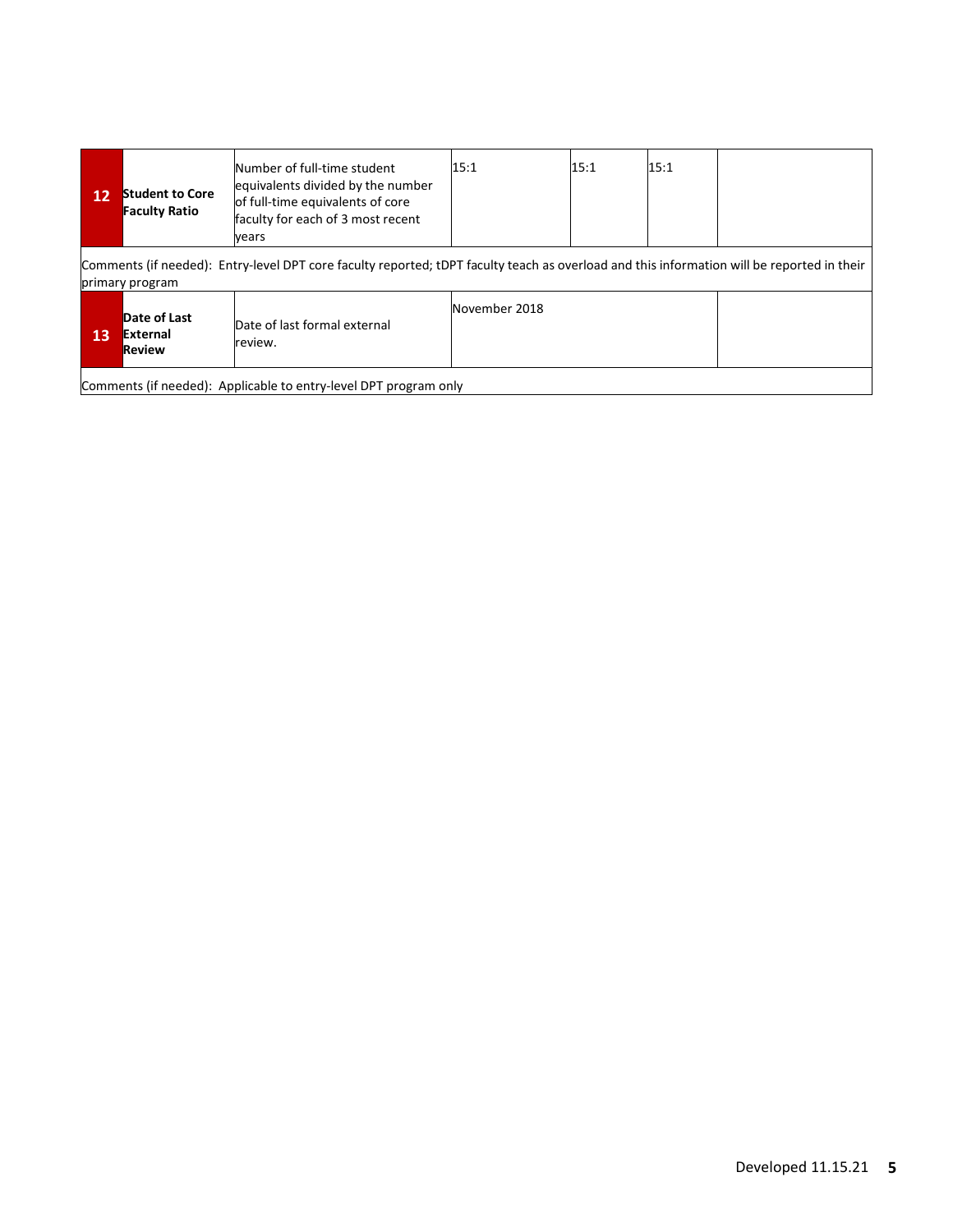|                                                                        | <b>Measure</b>                                                                                                        | <b>Operational Definition</b>                                                                                                                                                                                                                                                                                                                                                |  | <b>Departmental Response</b> |           | 3-year average<br>(as applicable) |  |
|------------------------------------------------------------------------|-----------------------------------------------------------------------------------------------------------------------|------------------------------------------------------------------------------------------------------------------------------------------------------------------------------------------------------------------------------------------------------------------------------------------------------------------------------------------------------------------------------|--|------------------------------|-----------|-----------------------------------|--|
|                                                                        |                                                                                                                       |                                                                                                                                                                                                                                                                                                                                                                              |  | 2018-2019   2019-2020        | 2020-2021 |                                   |  |
| 14                                                                     | Percentage of<br><b>Full-Time Students</b>                                                                            | Report the fall semester number<br>of full-time student equivalents<br>divided by the headcount<br>number of students enrolled for<br>each of the 3 most recent years.<br>Definition of "full-time student"<br>is 18 semester credit hours (SCH)<br>per year.                                                                                                                |  |                              |           |                                   |  |
|                                                                        |                                                                                                                       | Comments (if needed): Not required for professional doctoral programs.                                                                                                                                                                                                                                                                                                       |  |                              |           |                                   |  |
| 15                                                                     | <b>Average Institutional</b><br><b>Financial Support</b><br>Provided                                                  | For those receiving financial<br>support, report the average<br>annual monetary institutional<br>support provided per full-time<br>student from assistantships,<br>scholarships, stipends, grants,<br>and fellowships (does not<br>include tuition or benefits) for<br>each of the 3 most recent years.                                                                      |  |                              |           |                                   |  |
|                                                                        |                                                                                                                       | Comments (if needed): Not required for professional doctoral programs.                                                                                                                                                                                                                                                                                                       |  |                              |           |                                   |  |
| 16                                                                     | <b>Percentage of Full-Time</b><br>Students with Institutional time students with at least<br><b>Financial Support</b> | Report the percentage of full-<br>\$1,000 of annual support for<br>each of the 3 most recent years.                                                                                                                                                                                                                                                                          |  |                              |           |                                   |  |
|                                                                        |                                                                                                                       | Comments (if needed): Not required for professional doctoral programs.                                                                                                                                                                                                                                                                                                       |  |                              |           |                                   |  |
| 17                                                                     | <b>Faculty Teaching Load</b>                                                                                          | Report the total number of SCH<br>in organized teaching courses<br>taught per academic year by<br>core faculty divided by the<br>number of core faculty for each<br>of the 3 most recent years.<br>Organized classes include<br>lecture, laboratory, and seminar<br>courses.                                                                                                 |  |                              |           |                                   |  |
|                                                                        |                                                                                                                       | Comments (if needed): Not required for professional doctoral programs.                                                                                                                                                                                                                                                                                                       |  |                              |           |                                   |  |
| 18                                                                     | <b>Student</b>                                                                                                        | Report the number of discipline-<br>related refereed<br>papers/publications, juried<br>creative/performance<br>accomplishments, and external<br>presentations per year for each<br>Publications/Presentations of the 3 most recent years. If<br>figures include duplicate entries<br>for co-authored publications,<br>indicate the number of duplicate<br>entries in a note. |  |                              |           |                                   |  |
| Comments (if needed): Not required for professional doctoral programs. |                                                                                                                       |                                                                                                                                                                                                                                                                                                                                                                              |  |                              |           |                                   |  |